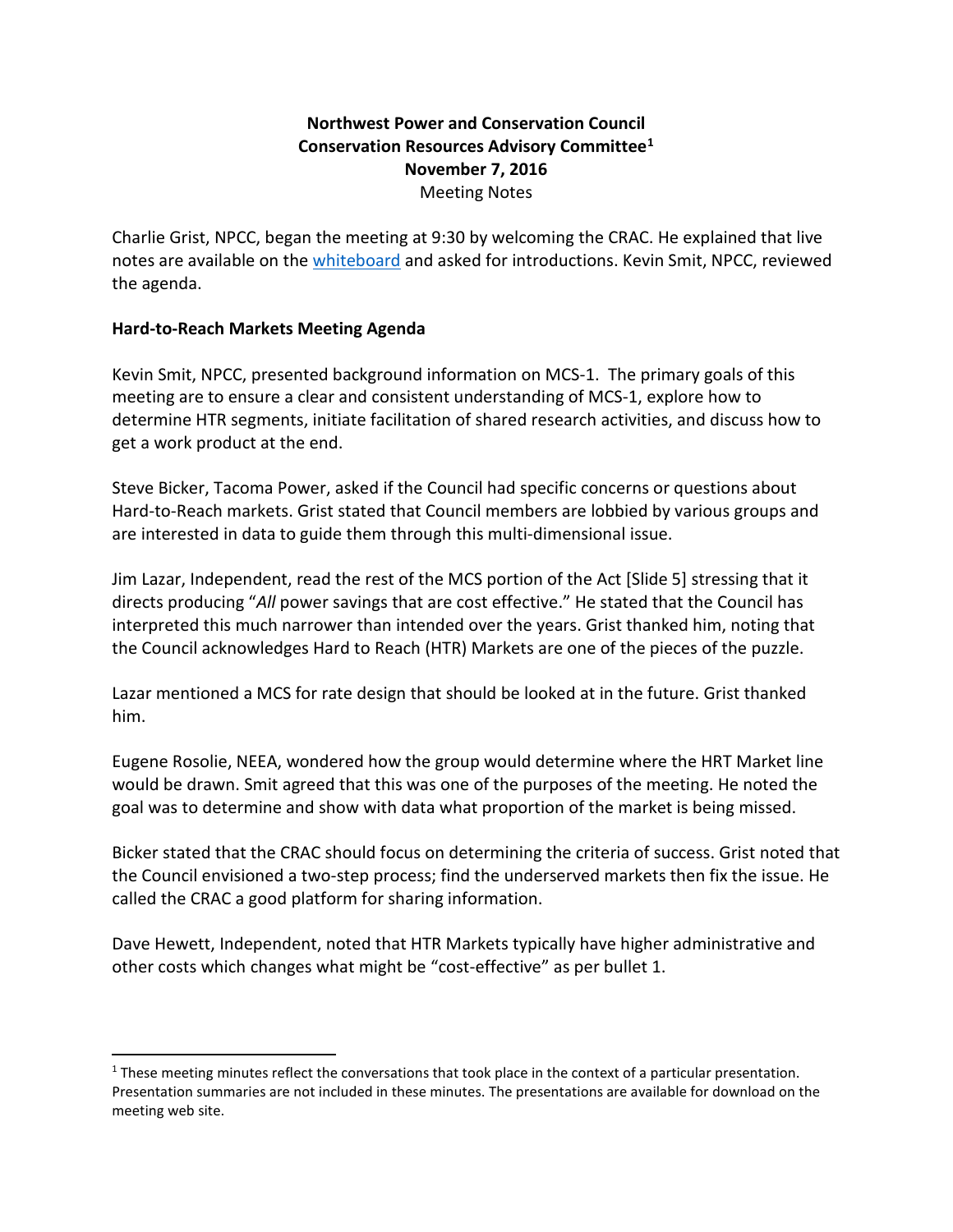Lazar felt that there are two kinds of HTR Markets; ones where customers can't or won't take advantage of cost-effective measures and measures with highly diffuse benefits like the horizontal-axis washer. He called the second an information barrier. There was agreement in the room.

Marti Frank, Evaluation + Strategy, added that HTR Market must be looked at measure by measure, noting that one household may be well-served by one measure type and underserved by another.

John Morris, Morris Energy Consulting, asked if there was any thought in linking HTR with the Clean Power Plan's definition of low income noting it could provide real leverage.

Bud Tracy, consultant (Idaho), asked which of the four responsible entities; Bonneville, utilities, the Council and consumers is responsible for determining cost effectiveness [Slide 8]. Smit answered the Council, with local considerations and different perspectives. Tracy said he was still unsure. Grist explained the regional cost-effectiveness threshold of energy efficiency as a resource.

Lazar again addressed diffusion as a barrier to cost effectiveness. Smit stated that this will be picked up later in the presentation.

Rosolie asked about the target time frame. Smit answered 20 years, which addresses diffusion curves.

Tim Miller, Enhabit, asked if there were explicit guidelines to address equity issues or is cost effectiveness looked at across the board [Slide 14]. Grist answered that a 20% added administration cost is broadly applied and there are no specific triggers or mechanisms for equity.

Carrie Cobb, BPA, moved back to the definition of underserved [Slide 7] noting that, because of sample sizes, classifying program data might not help define the underserved portion. Grist agreed saying we should circle back to the definition.

BREAK

# **Taking the "Hard" out of Hard to Reach Bonnie Watson, BPA**

J. Morris thought about the historic issue of converting customers to Ductless Heat Pumps and how willingness to adopt new technologies starts with them.

Grist wondered if market data could reveal which categories of customers are picking up products. Watson stated that is still an issue. Cobb added that the RBSA reveals where products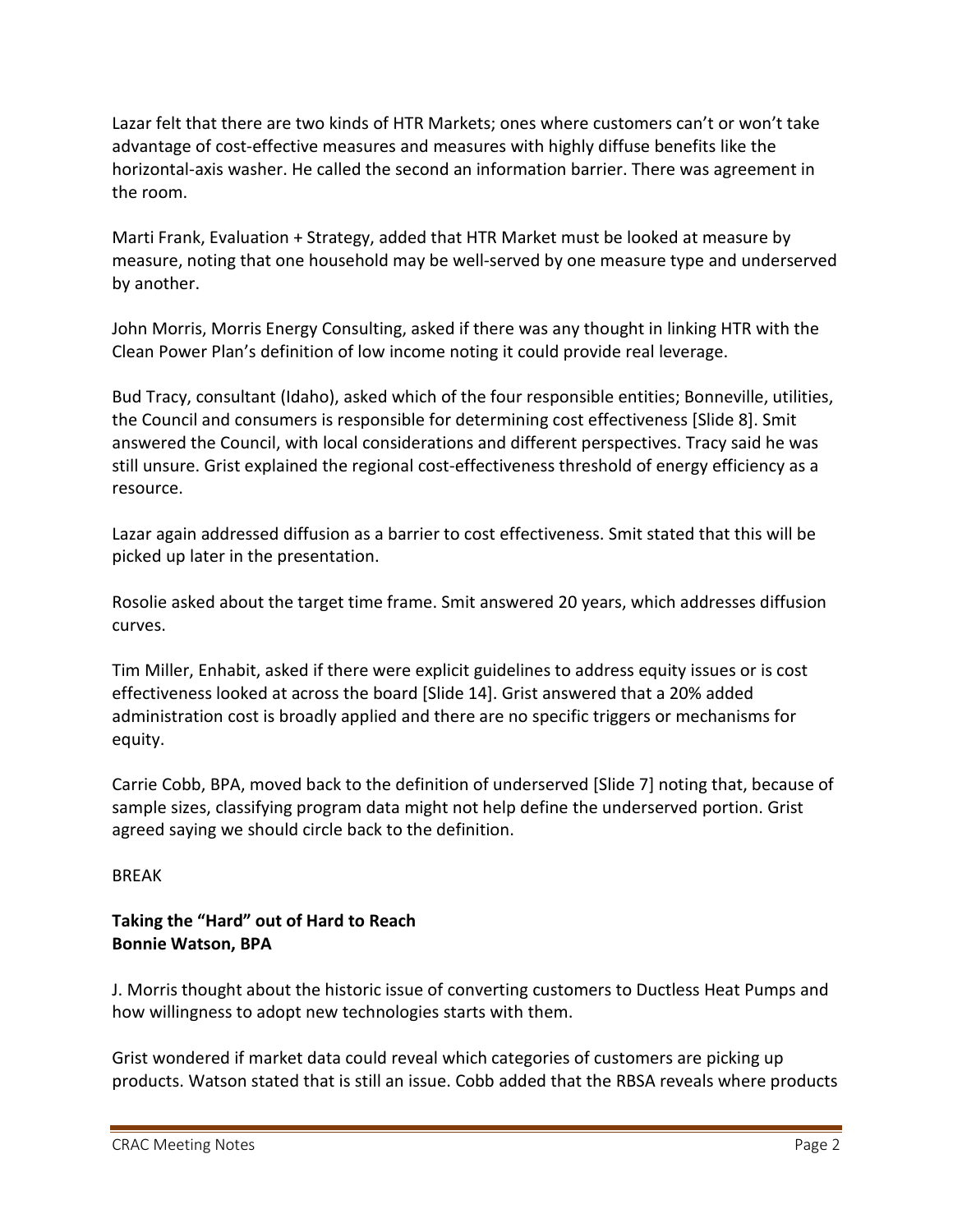are going but doesn't have enough sample size for true granularity. Cobb noted that NEEA has sales data by zip code and felt that it wouldn't take much effort to ask more survey questions.

Shani Taha, UCONS, LLC, noted that not everyone takes advantage of price drops in efficient technologies. She stated that customers on fixed income or have a lower income are both HTR and don't show up on market or building-to-building databases. She challenged the room not to forget these groups.

Frank agreed that lower income customers, which studies show are mostly non-white, non-English speaking and less educated, cannot buy more efficient products. She asked Watson about the meaningful comparison and course of action between today's products versus products from 10 years ago or a lateral comparison of all the products available today. Watson answered that people often confuse stock and flow. She said there's value in knowing what's installed today and how to make current choices efficient and affordable.

Frank countered that there's a danger of inaction when data shows that the worst product bought today is much better than the best product from 1987. She suggested that showing a delta in today's products would be more useful. Watson agreed.

Grist expressed great interest in the tools Frank used to determine the non-white, non-English speaking, less educated customer.

Hewett thanked Watson for her presentation, noting that initially product prices went up. He noted that there is still a market for used and low-end products along with a "limp-along market" where product is kept well past its useful life. Lazar pointed to PSE programs that presently address this issue. Watson stated that there is not one answer to this and work must be done at every level of the supply chain.

Bicker addressed the important difference between stock and flow, calling for a balance between upstream, mid-stream and downstream initiatives. He stressed the importance of inspection at the installation site as it impacts savings.

Rosolie hoped that data could help identify opportunities, and used reduced-wattage lamp replacement through distributers as an example. He then noted the complexity of the issue stating that the utility plays a small role in points like used appliances in rental units. He hoped the room would not try to solve every problem and focus on issues that would deliver the most bang for the buck.

Cobb addressed Hewett's point saying that manufactures bundle energy efficiency in their premium suite of goods.

Chuck Murry, WSED, observed the difference between lost opportunities and weatherization which is discretionary. Grist agreed that they need different methodologies and data sources.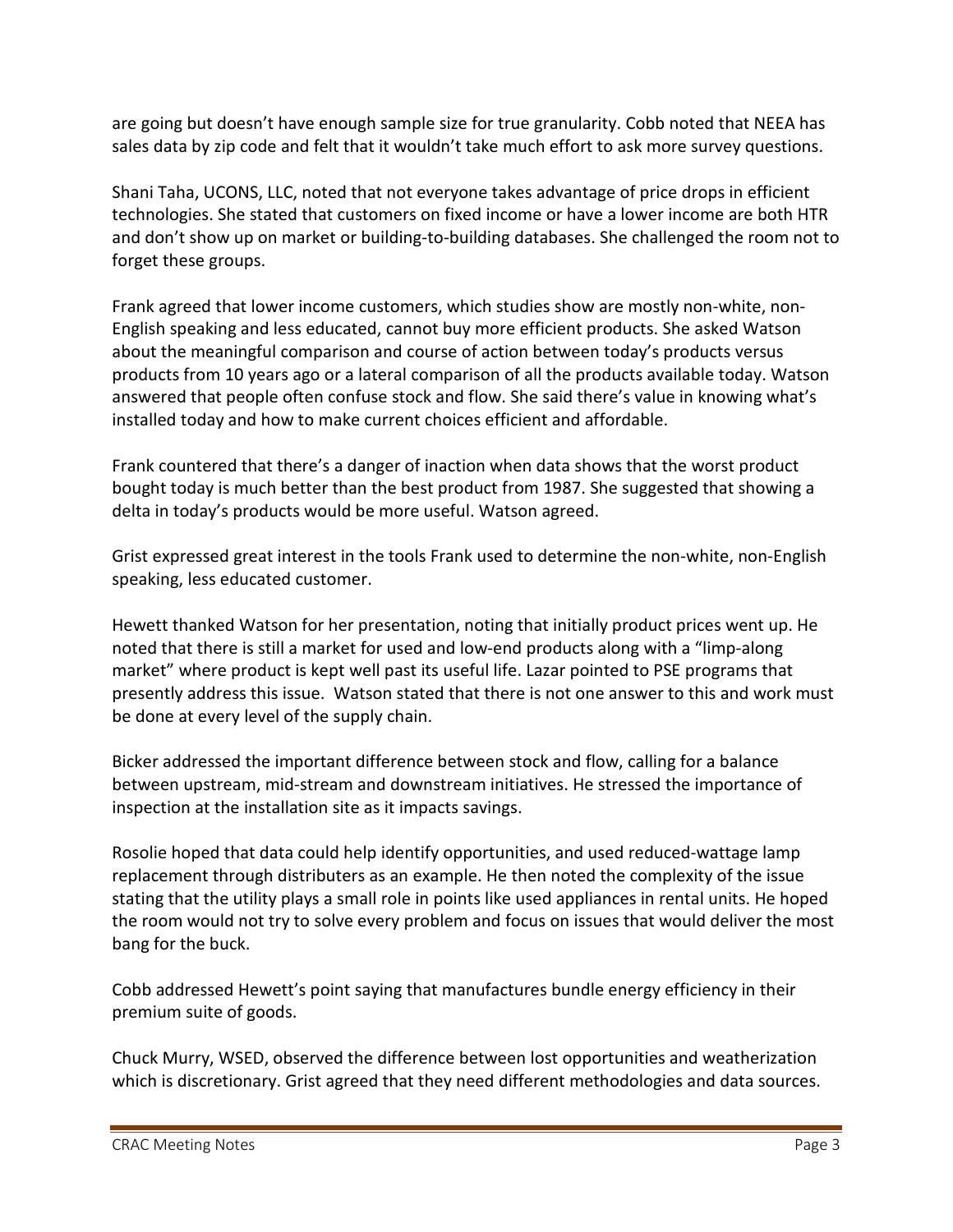## **Reaching all Energy Trust Customers Shelly Carlton and Sue Fletcher, Energy Trust of Oregon**

Bicker asked how ETO defined high-poverty, as the Census does not account for near poverty or low income. Adam Schick, ETO, offered to follow up but stated that the numbers did include multi-family.

Bobbi Wilhelm, Idaho Falls Power, noted that her research found similar findings: high-poverty, multi-family housing used a lot of energy per square foot.

Grist asked about the link between census data and program participation. Fletcher stated that ETO looked at all participants and compared the information to census tracks. Wilhelm noted that she paid the US Postal service \$125 to get the zip code plus four.

Rosolie asked how the geographic analysis took ETO's "service territory" into account as it overlaps with other utilities. Fletcher said all eligible customers were counted. Rosolie theorized that may play a role in higher electric savings.

Tracy asked for more information on the perceived barriers. Carlton noted that it's hard to ask more than a few open-ended questions in a phone survey so they asked broad questions about cost, time, lack of understanding and more. Tracy asked if "time" was installation time, awareness time or something else. Carlton said for most it was a mix but the small business group had a lack of time to figure out how ETO could help.

Ishbel Dickens, Association of Manufactured Home Owners--WA, noted her and Oregon's Association could be a great resource for focus groups. She noted that volunteers could help install products or spread ETO's message.

Frank noted the inconsistency of using household participation and energy savings as a way to measure equity. She stated she's also seen dollars spent as a unit of analysis. She asked what ETO is leaning towards in their initiative. Carlton said, for her, equity and inclusion starts at an individual level and noted that the data are not always available at that level. Schick stated that ETO looks across all three metrics, depending on the question they are trying to answer.

Grist asked about the companies that helped ETO get data. Carlton explained she used her media company along with CLEAResult. Fletcher noted that the customer's insight study is an old tool that they are reinvigorating with new questions and added demographics.

Grist asked if it would be helpful to harvest methodologies and data sources for others to reference and how we could facilitate the sharing. Fletcher stated that it would be very helpful to know what worked and what didn't.

LUNCH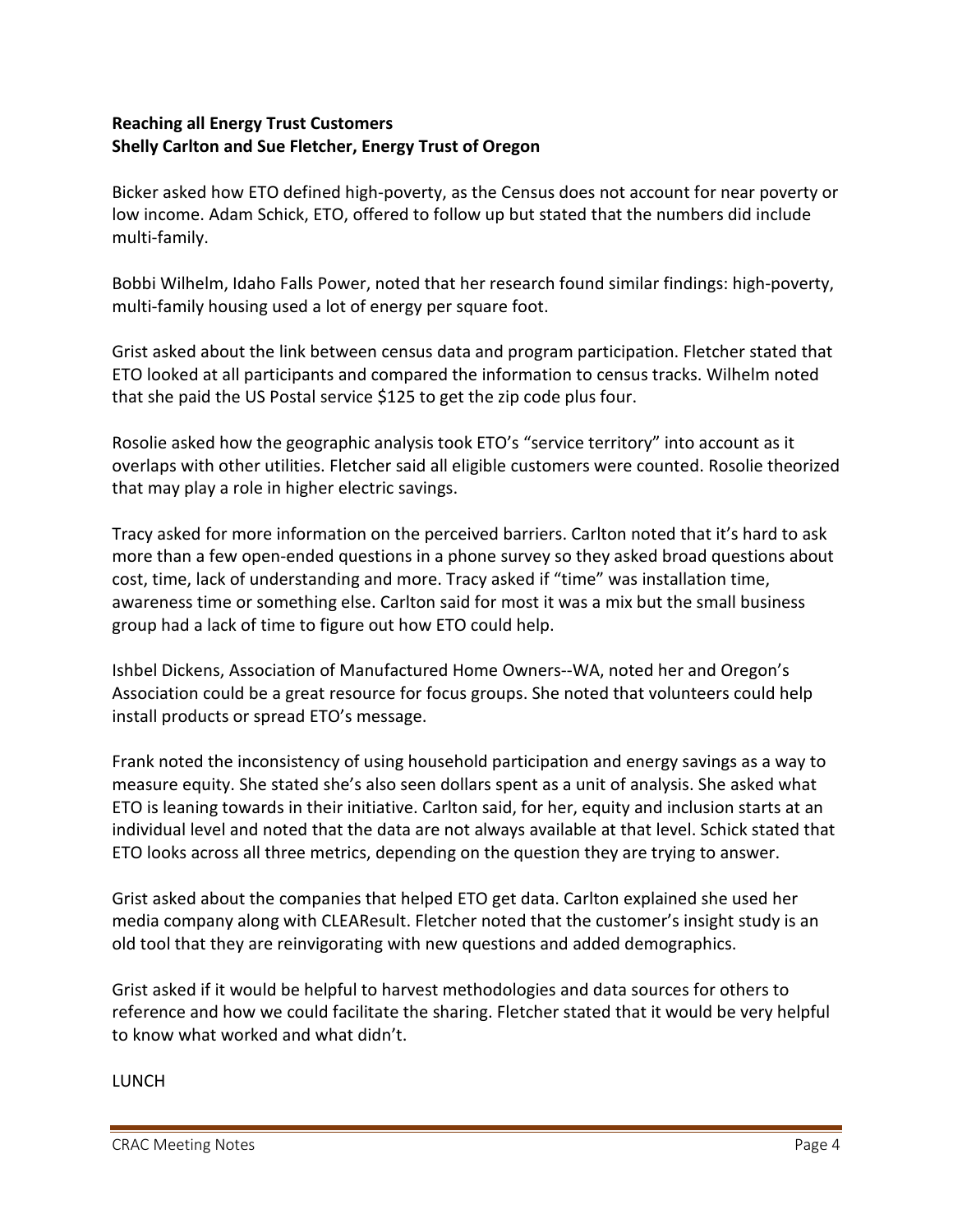## **Strategies for Profiling and Identifying Hard to Reach Markets Bobbi Wilhelm, Idaho Falls Power**

Frank asked the group to consider if our planning process is creating Hard to Reach markets. She theorized that the "Hard" is a self-created construct borne out of the way programs were created and run. She asked the room to adopt the term "underserved" as it puts the onus on us and our level of service. Wilhelm agreed, noting four-plex houses are considered single-family by BPA and bill relief asks for identification.

Linda Esparza, Franklin PUD, stressed that consumers may be undocumented but they still pay our rates which includes energy efficiency which they may not be receiving.

Rosolie addressed other issues like CAP's long waiting list which may run six years for some customers. Wilhelm noted that her CAP agency said they could move more quickly without the social security number requirement.

Bicker asked if Wilhelm looked at income qualifications based on census data. Wilhelm stated she asked that and was turned down which brought her to rental agreements. She noted that BPA programs must be run under BPA rules.

Bicker agreed that the census block is the grand prize and offered to collaborate. Wilhelm cautioned against creating income-segregated buildings.

Grist summarized that Wilhelm used census data, zip plus four, county assessor tax parcel data and billing data. He noted that the region has over 100 small utilities and asked if the BPA has a data collection and assimilation role here. Rosolie referenced the BPA Administrators recent letter calling for small rural customers and BPA to work on barriers.

# **Low Income Direct Install Pilot Lars Henrikson, Seattle City Light**

Hewett commented that many low-income programs in Portland and around the country reached an 85% saturation rate by going block to block. Henrikson agreed.

# **Using a Research Synthesis to Identity Underserved Populations Marti Frank, Evaluations + Strategy for Social Innovation**

Schick asked how to compare baselines comprised of data gathered with differently-worded survey questions, specifically he asked for the best way to word an ethnicity question. Frank stated that she would rather have data with caveats than no information at all. She noted that a lot of work and politics go into creating the census questions and suggested keying off of that.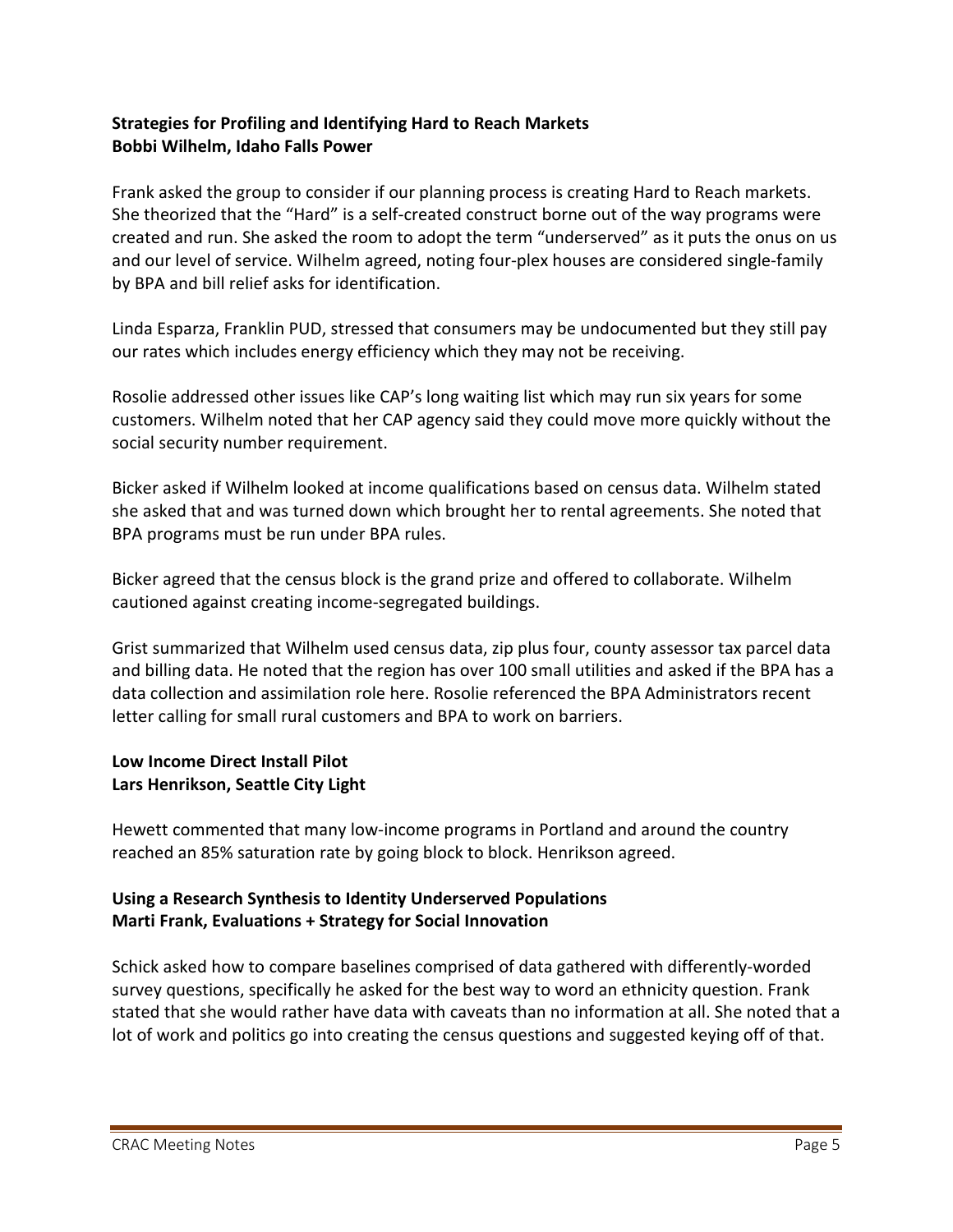Hewett asked about the implications of "Whole-house Retrofit: SCE, PG&E, SDG&E". Frank referenced her blog post in ACEEE that addresses the three program design elements for diversity: buy-in cost, implementation and outreach methods and implementation approach.

Hewett referenced BayREN which gets 6% of utility money to reach HTR Markets. He noted that their program design will look different than utility programs but will tend to not be cost effective.

Grist asked if the northwest has the same volume of evaluation reports that can be harvested for data. Frank thought there would be data from the larger funders like NEEA, BPA and ETO, but not the smaller utilities.

# **BREAK**

# **The Advantages & Limitations of Using Data to Identify Hard-to-Reach Markets Harvey Mathews, NEEA**

Tracy asked where the sales data for the "program participation" bucket came from. Mathews listed different sources: retail lighting, retail product portfolio information, and NEEA initiatives. Rosolie pointed to the incomplete nature of county assessor data, but acknowledged that it can be improved. Wilhelm said that predictive analytics can help further.

Bicker asked about possible licensing issues with sharing third party information. Mathews admitted that there is a need to aggregate some before sharing. Tracy stated that Co-ops are prohibited from sharing membership lists or information.

Frank asked if any of these data sets was used to identify HTR Markets already. Mathews answered not yet as they are still very early in the process.

Grist referenced Tracy's concern and asked if there was any way link billing data without running into limitations. Bicker noted that there are more, not less, public power issues and suggested non-disclosure agreements. Mathews noted models that allow researchers behind firewalls. Tracy called that wall sacrosanct and impenetrable. Grist stated that there's nothing like the value of that data to break down walls.

### **Conclusion**

Rosolie agreed with the benefits of sharing research but noted the difficulties in getting researchers together. Schick stated that he is almost done developing data and creating a product. He wondered if a presentation or web page is the best way to share it.

Tracy asked for a definition of an acceptable work product. Smit moved to the definition of deliverable [Slide 8] a report of HTR Markets with data. Tracy asked if the goal was to get 100%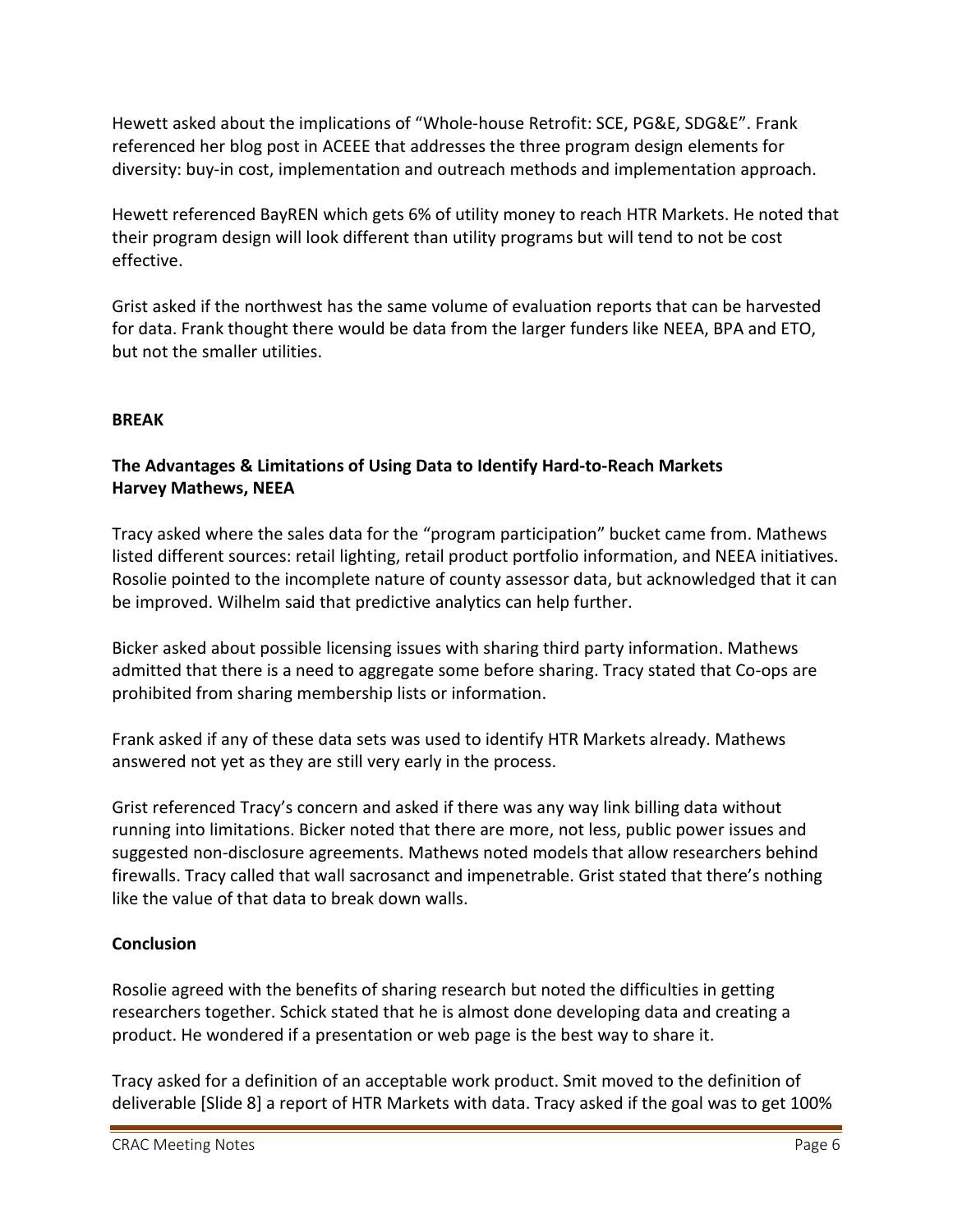of HRT Markets. Smit noted the different markets speculated in the Plan and called for data to confirm them and find others.

Hewett suggested starting with what we think we know, like multi-family, and then moving to small business or low-income.

Wilhelm offered a combined approach. She speculated that using the same data base and data tracking might be a reach but suggested starting with the same basic, non-binding protocols.

Grist followed up by asking about BPA data needed for Idaho Falls Power. Wilhelm said they gave her data that wasn't in a usable format. Grist suggested a potential work product could be helping facilitate coordination. Danielle Walker, BPA, noted that many programs don't collect specific, end-user data.

Bicker noted that getting to all the HTR customers may be cost prohibitive and 96% may be as good as we can get. Jessica Mitchell, Snohomish, noted that while there is value in getting every refrigerator a few watts better there is a bigger value in weatherization efforts. She agreed that asking what are HTR markets is a good, near-term project.

Lazar referenced studies that show 5% of utility investment nationally in efficiency produces something resembling all cost-effective savings. He said looking at national averages is important and noted the lack of discussion about stepping up the investment level.

Dickens encouraged looking at manufactured home owners as they cover the gamut of demographics. She referenced 20 years of weatherization data that is available.

Hewett suggested gathering a portfolio of best practice gathered from programs running in other North American cities.

Rosolie stated that people in the region are trying to address these issues, noting BPA's low income work group. Smit said part of the objective is getting data to show what work is needed and prioritize it. Rosolie asked if we're talking about markets and measures, i.e. low income and heat pump water heaters.

Grist answered yes, pointing to the need for data to inform us where to best put our lever and resources. Rosolie said he heard a call for people to create a list of HTR as a first step. Mitchel suggested compiling that data and digging one layer deep to move quickly.

Frank suggested asking for data on underserved populations around a handful of high-priority measures. She said this would be useful in developing best practices. She noted that participation and population data are the two most important things to look for.

Taha recalled Chapter 4 in the Plan which labels buckets: small/rural utilities, low income, moderate income and manufactured homes and suggested using them as a frame.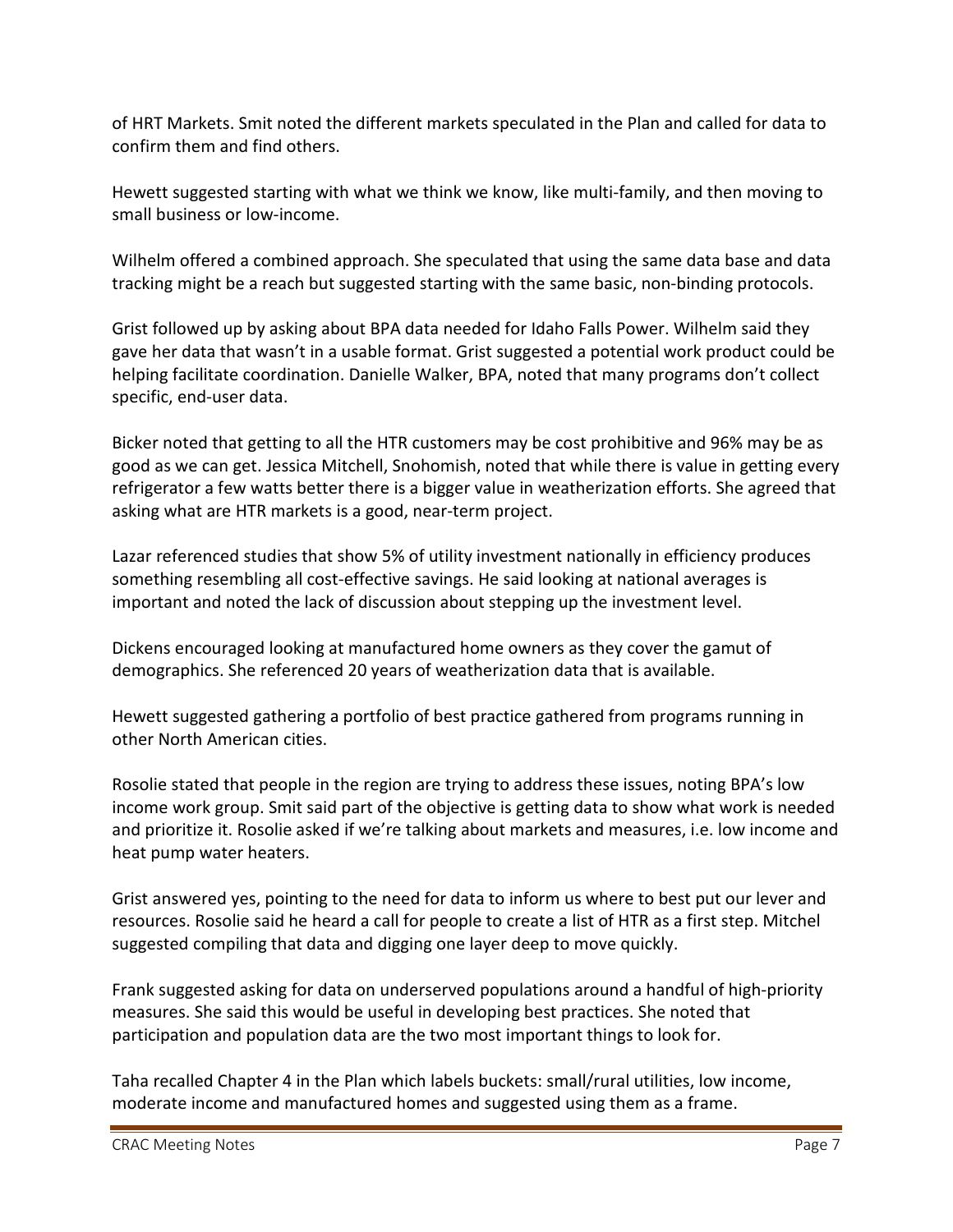Tracy asked when this work is due. Smit answered the end of 2017, calling today a first step.

Juliette Homer, PNNL, suggested creating best practices for determining the proportions of participation by these segments. Grist suggested facilitating a platform where research findings and techniques are shared and reviewed.

Tina Jayaweera, NPCC, noted the lack of non-residential information and asked if anyone knows of any small business or industrial HTR Markets.

Smit asked utilities to send other HTR projects, and any data around them, to him so he can compile a list.

Homer suggested that good best practices can be gleaned from the day's presentation slides. Wilhelm suggested writing a white paper as a group.

Miller said that thinking about this issue measure by measures would help move quickly but voiced concern that this keeps the region in the same rut that created HTR Markets in the first place. He suggested thinking openly and perhaps starting with the customer.

Smit called for thoughts and suggestions to be sent to him and thanked the group for coming. He adjourned the meeting at 4:00.

| <b>Attendees on Site</b>                                              |        |
|-----------------------------------------------------------------------|--------|
| Kevin Smit<br><b>NPCC</b>                                             |        |
| <b>NPCC</b><br>Tina Jayaweera                                         |        |
| <b>Charlie Grist</b><br><b>NPCC</b>                                   |        |
| Eli Morris<br>PacifiCorp                                              |        |
| John Morris<br><b>Morris Energy Consulting</b>                        |        |
| <b>Bonnie Watson</b><br><b>BPA</b>                                    |        |
| Danielle Walker<br><b>BPA</b>                                         |        |
| <b>Bud Tracy</b><br>Consultant (Idaho)                                |        |
| Chuck Murray<br><b>WSEO</b>                                           |        |
| <b>Wendy Gerlitz</b><br><b>NW Energy Coalition</b>                    |        |
| Eugene Rosolie<br><b>NEEA</b>                                         |        |
| Jessica Mitchell<br>Snohomish PUD                                     |        |
| Stephan Bicker<br><b>Tacoma Power</b>                                 |        |
| Juliet Homer<br><b>PNNL</b>                                           |        |
| Adam Schick<br><b>ETO</b>                                             |        |
| David Hewett<br><b>Blue Point Planning</b>                            |        |
| Franklin PUD<br>Linda Esparza                                         |        |
| <b>Tim Miller</b><br>Enhabit                                          |        |
| Marti Frank<br>Evaluation + Strategy                                  |        |
| <b>Ishbel Dickens</b><br>Association of Manufactured Home Owners (WA) |        |
| <b>CRAC Meeting Notes</b>                                             | Page 8 |